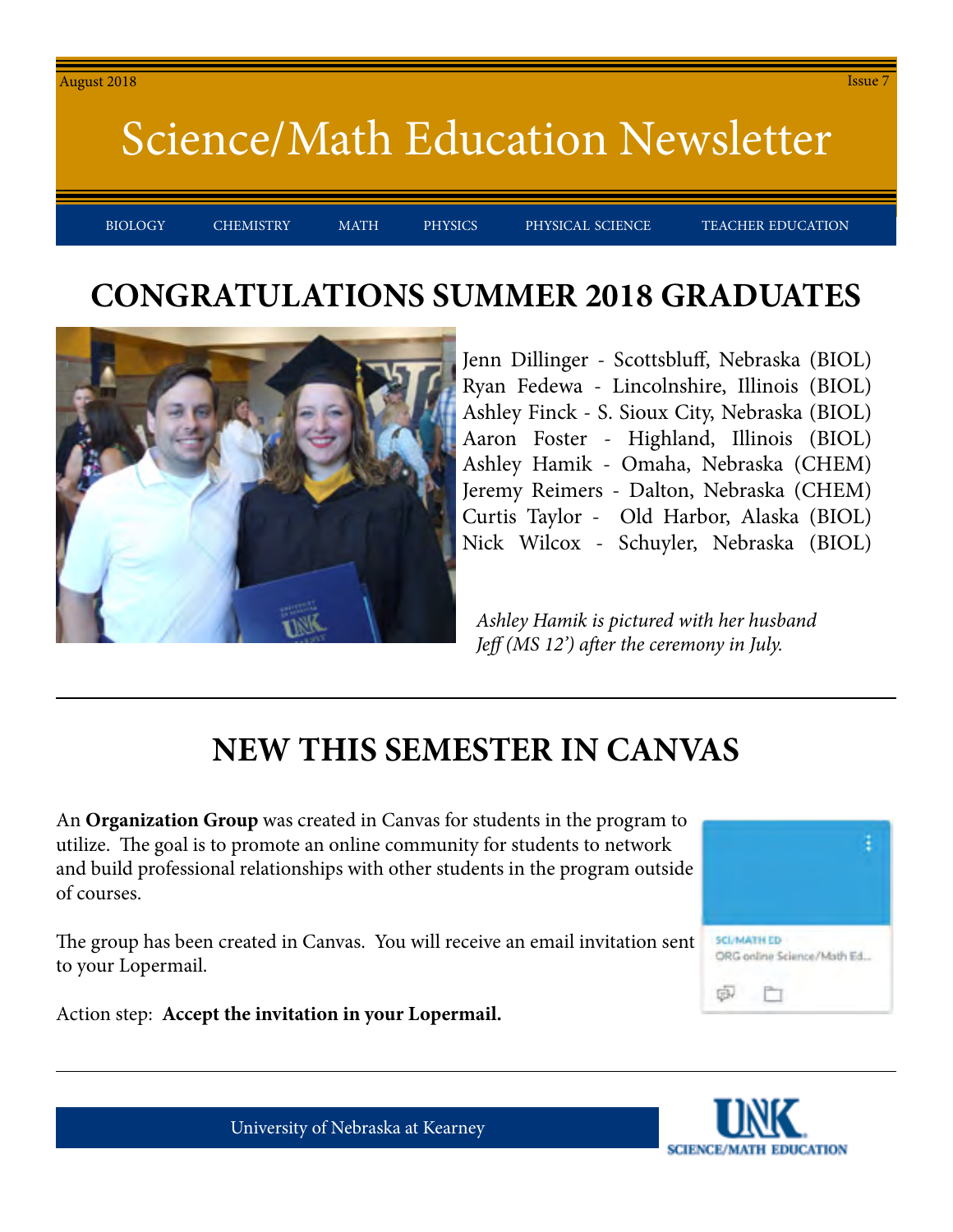BIOLOGY CHEMISTRY MATH PHYSICS PHYSICAL-SCIENCE TEACHER-EDUCATION

### **ADVISING TIPS**

- Plan out courses in **math, physics/physical science and curriculum course** as these courses are primarily offered during the summer semester.
- **• PHYS 810P Math Techniques in Physics** (spring 2019) is recommended for students with **(PHYS)** major emphasis and with **(MATH)** major emphasis for supporting coursework.
- Research class **(TE 800)**, pedagogy class **(TE 804 or TE 886)**, other courses from Teacher Education and **numerous Biology courses** will be offered every semester.
- At least three credit hours in chemistry will be offered every semester.
- These courses tend to fill up fast, **BIOL 838, BIOL 839, BIOL 845, BIOL 857, BIOL 858, TE 800**
- **• TE 800 Educational Research** is recommended to be taken during the fall or spring semesters.
- **• Early Registration** for fall classes: **October 22nd November 9th**
- Open registration for all **students not enrolled** in fall classes: **November 12th**

### **UPCOMING DEADLINES**

**August 29th**: E-Bill will be sent to student's Lopermail account **September 15th**: Last day to apply for fall graduation **September 20th:** Tuition and fees due for fall classes **September 20th-26th:** Written Comps **October 22nd**: Early Registration for spring 2019 **November 5th-9th:** Oral Comps **November 12:** General registration for spring 2019 **December 14th:** Winter Commencement Ceremony @ 10:00 a.m. **January 7th:** Spring semester begins



*Louie the Loper, school mascot*



University of Nebraska at Kearney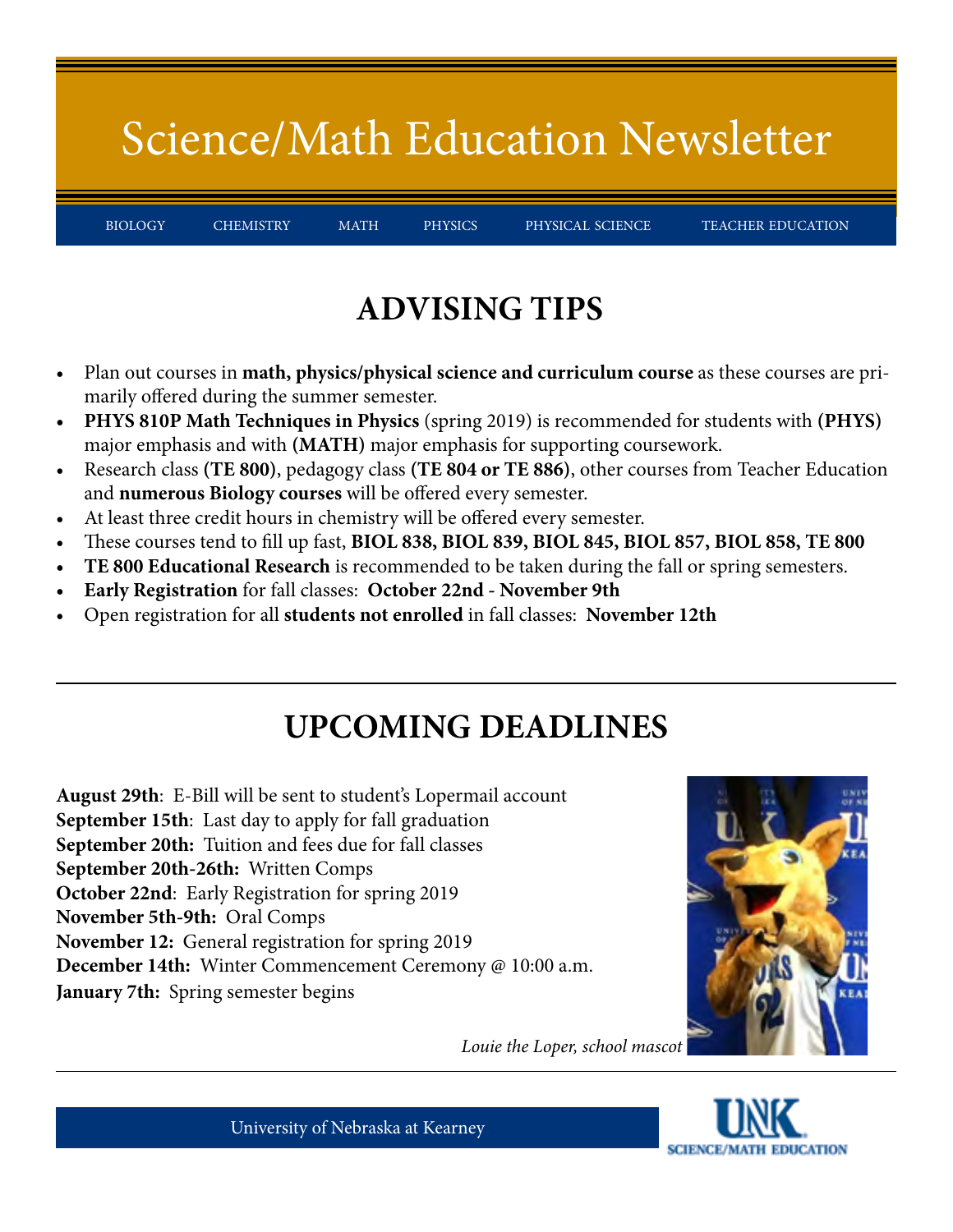BIOLOGY CHEMISTRY MATH PHYSICS PHYSICAL-SCIENCE TEACHER-EDUCATION

### **SMED 888 CAPSTONE COURSE**

**Prerequisite:** Completion of TE 800 Educational Research and at least 24 hours of the Science/Math Education degree program (including 6 or more in the Major Emphasis category).

This course is designed to culminate the student's experience in the Science/Math Education program which is **offered during the fall and spring semesters**. Students will complete the **comprehensive exam and a capstone project** which integrates educational research, curriculum design, science/math content application, and assessment. Based on a literature evaluation of a specific concept or problem in science/ math teaching, the student will develop a new curricular unit, or redesign an existing one, to be implemented in a high school or middle school science/math course that the student is teaching that semester. This unit must apply science/math content from their degree program courses and the student must assess the impact of the new/revised unit on student learning.

#### **PRESTIGIOUS UNIVERSITY AWARD**



Chris Exstrom, a professor of chemistry, and director of the Science/ Math Education program received the Pratt-Heins Foundation Service Award on August 17th, 2018 during Faculty/Staff Convocation. Selection for the award is based on evidence of consistent outstanding service to UNK students, the university and to education and peer evaluations.

Dr. Exstrom has been at UNK for 22 years and is currently the Ron and Carol Cope Professor of Chemistry. He has served as department chair 2000-2006 and has served as the director of the Science/Math Education Program since 2012. He has received several honors and awards during his time at UNK, including the Undergraduate Research Faculty Mentor of the Year Award, Pratt-Heins Award for Scholarship and Research and Leland Holdt/Security Mutual Life Distinguished Faculty Award.

University of Nebraska at Kearney